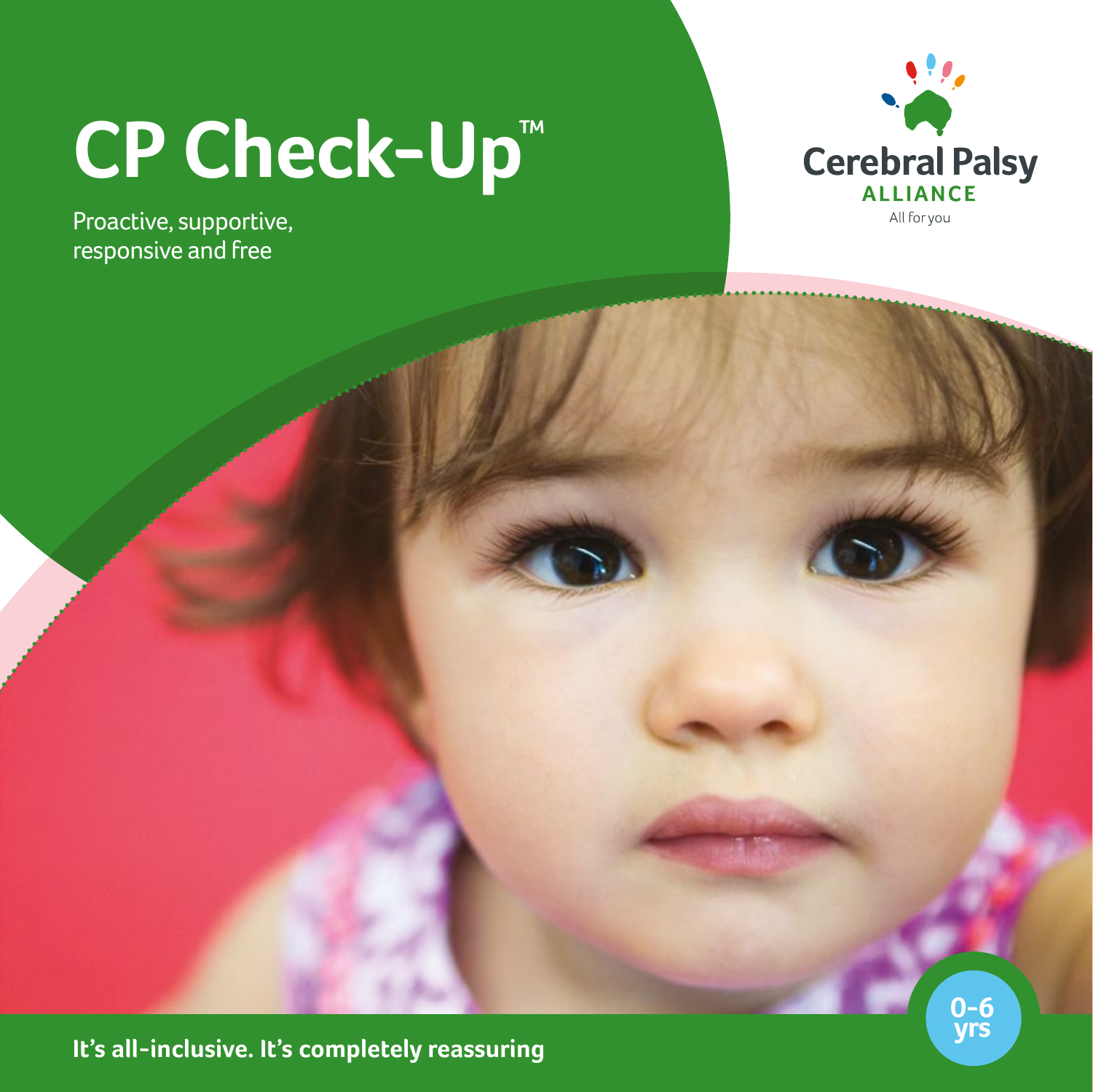# **The 2 hour regular check-up service that reassures, completely**



#### **Why it's so positive**

CP Check-Up™ is exclusive to Cerebral Palsy Alliance. It focuses on and helps prevent the many common conditions associated with cerebral palsy, such as musculoskeletal complications, pain, sleep and behaviour difficulties.

By offering screening and surveillance for these associated conditions, CP Check-Up™ can positively influence the quality of life and future wellbeing of children and their families.

We support families in the decisions that will provide the right intervention, at the right time.

## **What makes it so effective?**

CP Check-Up™ integrates a comprehensive and thorough process within a totally holistic approach.

Based on the latest global research evidence (with impressive successes in other countries), combined with Cerebral Palsy Alliance's renowned specialist team, makes this free service the leading check-up solution for children with cerebral palsy and their families.

#### w

*We just feel more assured about our boy's future now. CP Check-Up has given us clear guidance and real help.'*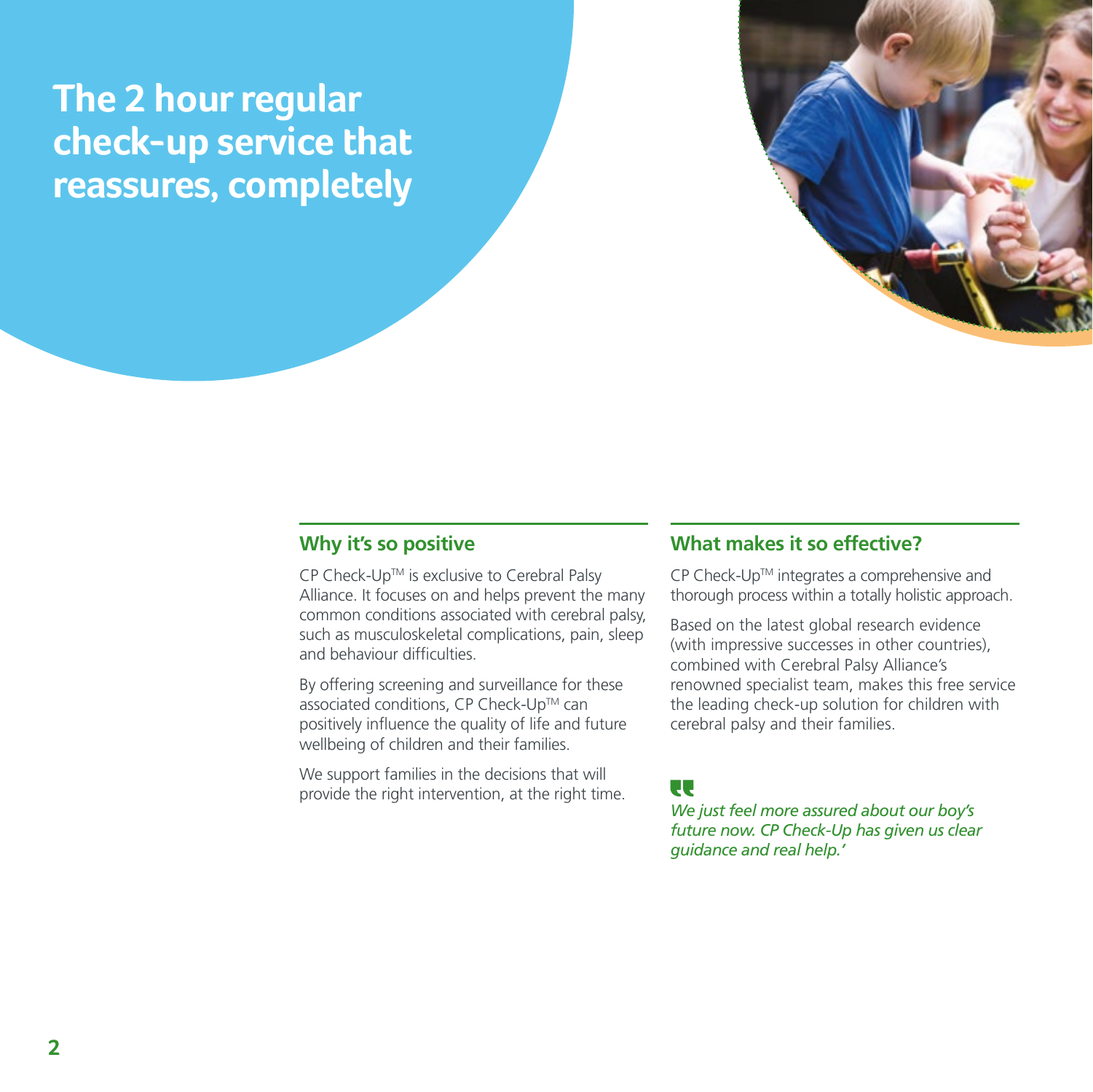

**AN** 

.....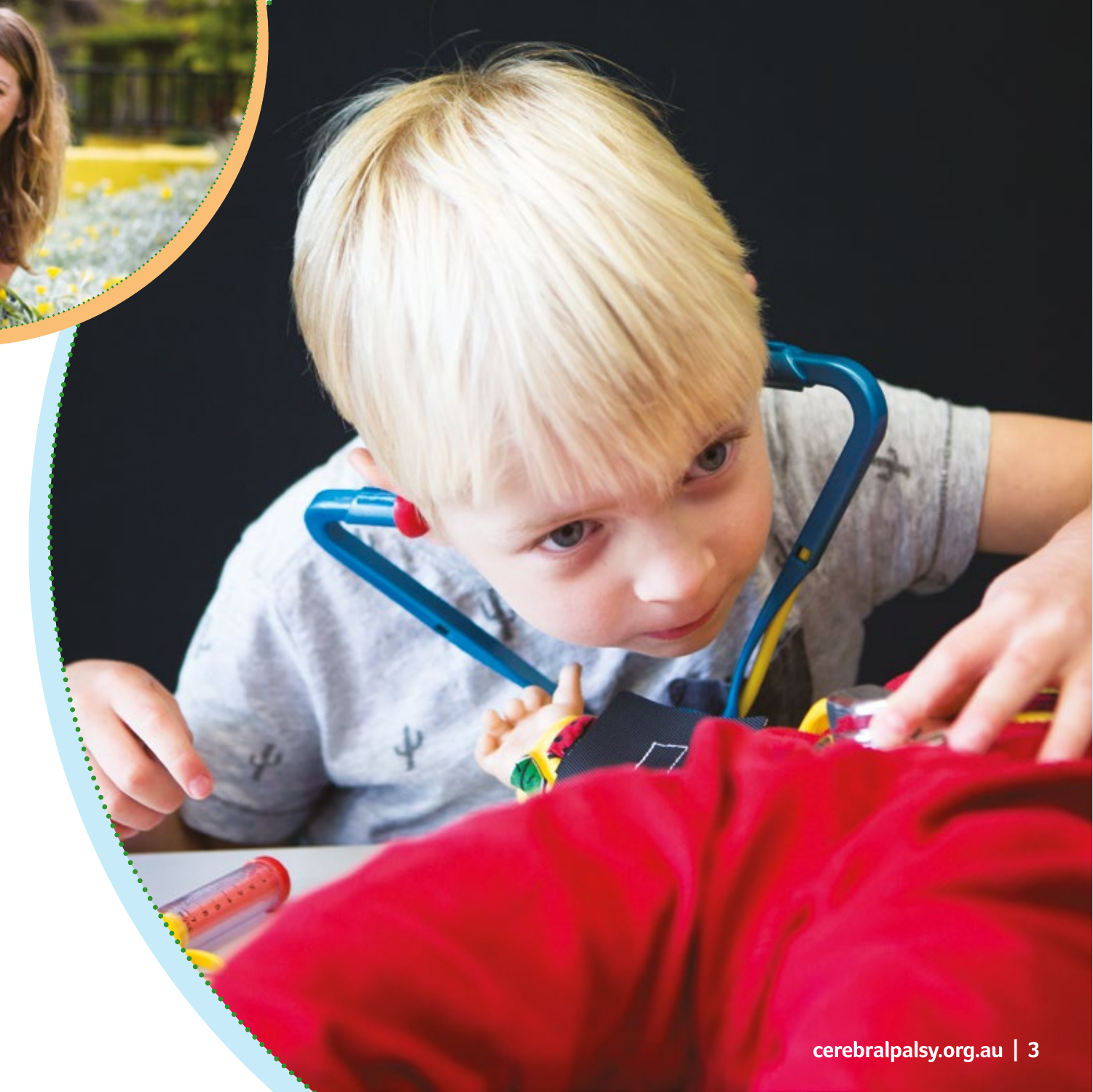# **More about our all-inclusive service**

#### **How it's so responsive**

We use a range of assessments across many aspects of a child's life, such as physical status, functional and cognitive abilities, and emotional wellbeing to understand your child's growth and development, and to help plan and provide appropriate and timely interventions whenever needed.

After every CP Check-Up™, a report is made available for every family.

This screening report becomes an invaluable record for parents in the future, especially for accessing NDIS funding.

## U.

*You know where you stand, and what to expect for your child's future, and more importantly how to deal with what's to come'*

## **Why it's so collaborative**

At one of our centre-based clinics, assessments to monitor your child and identify any actions required, are carried out by our specialist team.

Our specialist team includes an occupational therapist, physiotherapist, speech pathologist and also with a social worker or psychologist present.

This ensures our response is both wide ranging and deep, expansive and always collaborative.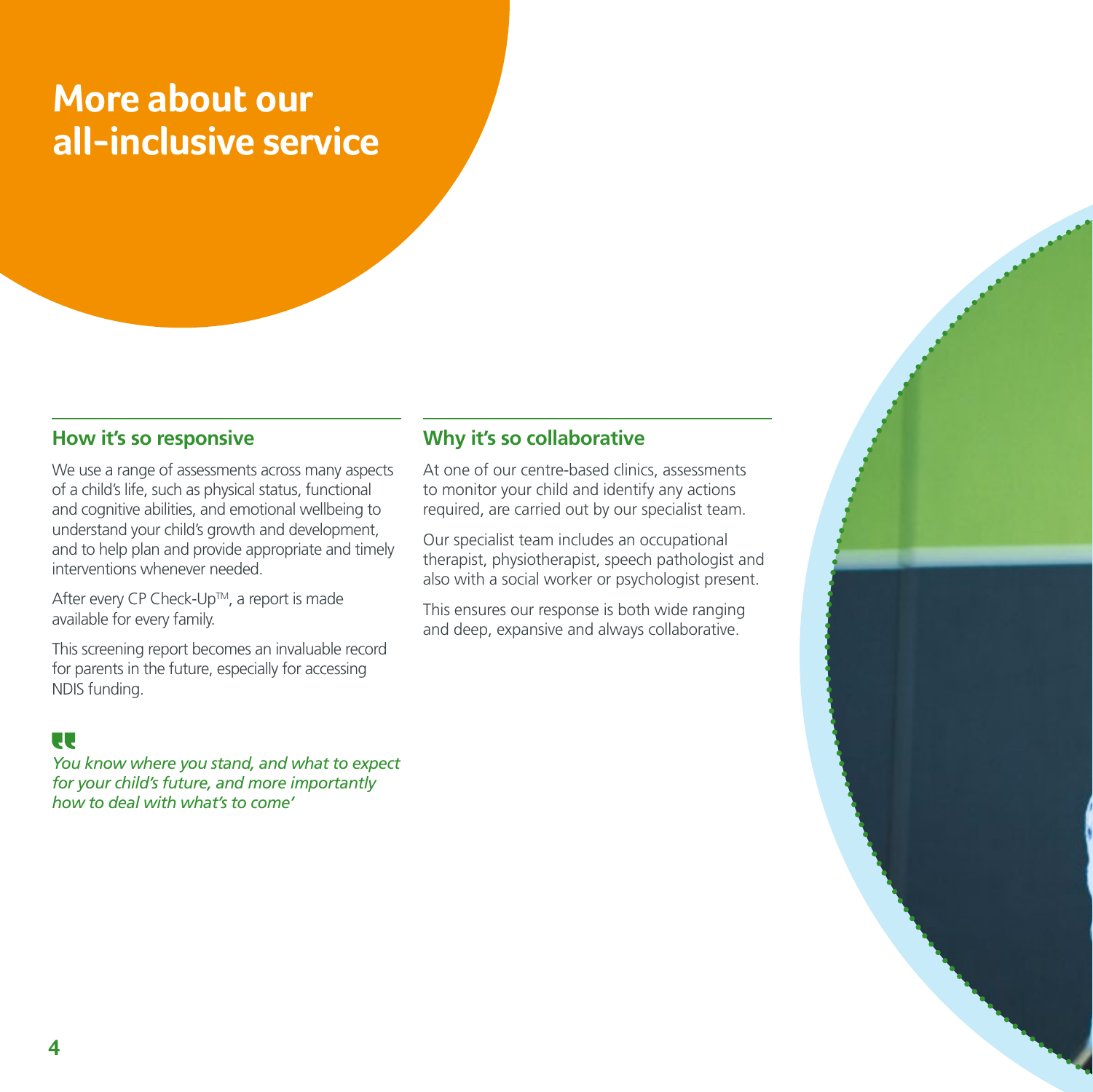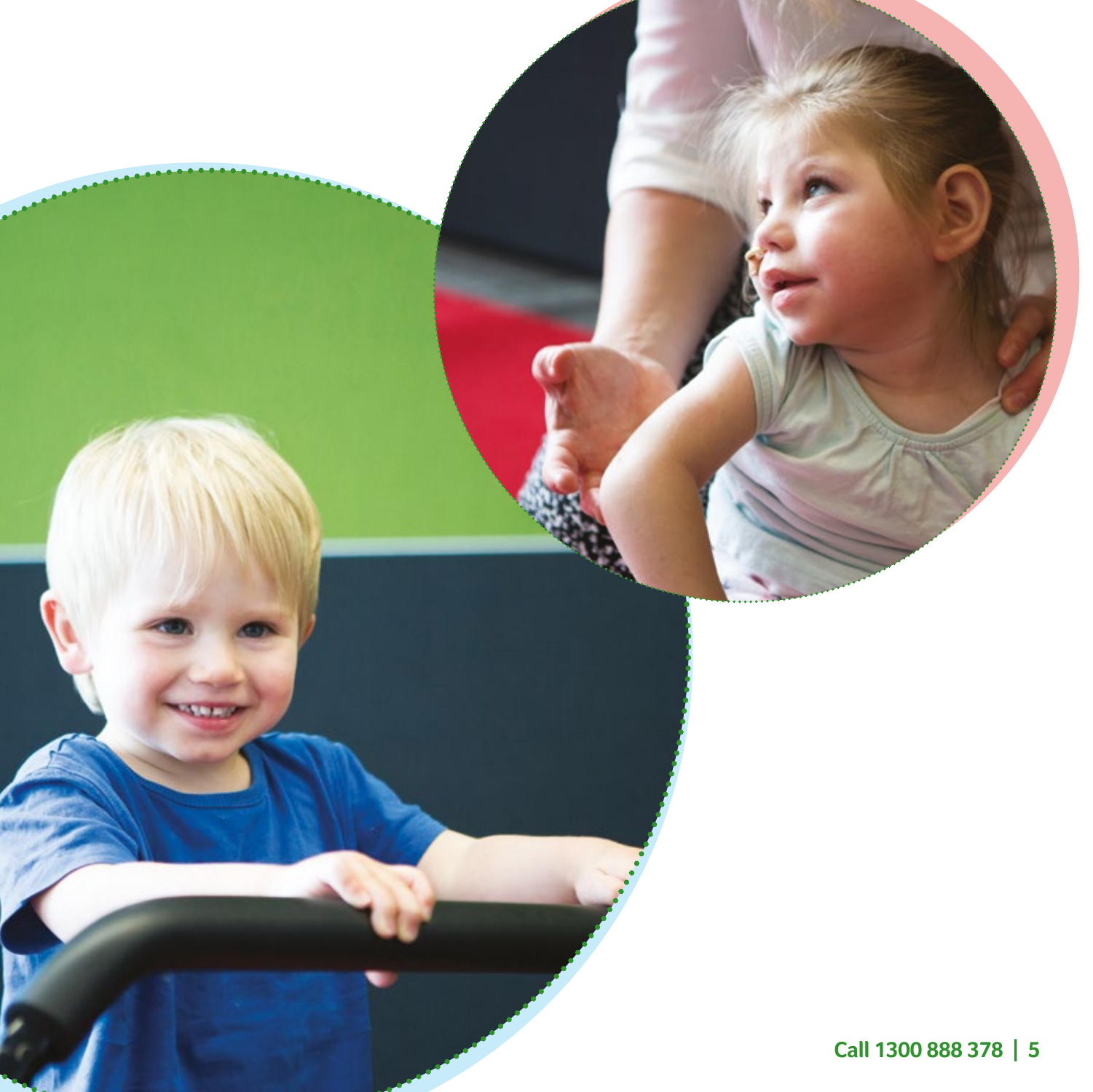# **2 hours. 4 steps**

For children under the age of six, CP Check-Up™ is offered every six months. For older children, their check-ups will take place every 12 months.

Each two hour session involves four steps:

- Assess
- Monitor
- Identify and report
- Plan and provide

This integrated service is designed to reassure, respond and then refer your child to the relevant Cerebral Palsy Alliance specialist team, or other health professionals for immediate attention.

## $\overline{\mathbf{u}}$

*They're very detailed in their screening and can pick up any issues so you know what's around the corner and you can plan for it accordingly'*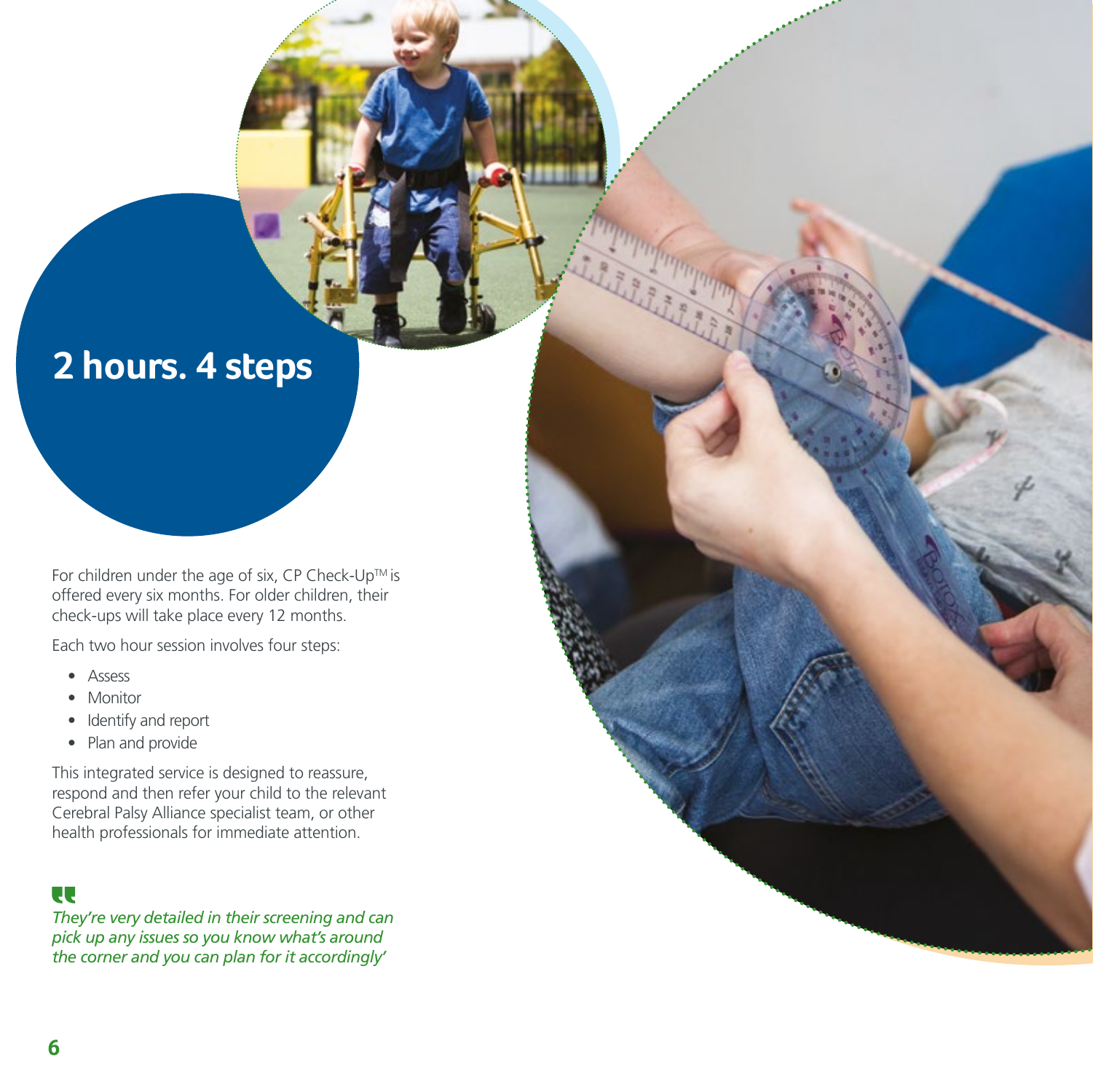**Our beliefs that make CP Check-Up**TM **the comprehensive answer**

We believe this service is the reassuring choice as it's based on these core beliefs:

- No child's growth and development should ever be overlooked
- No child should ever miss out on realising their full potential in life
- No parent should feel alone and unsupported without anyone to turn to

#### w

*My husband and I feel we're in such good hands with Cerebral Palsy Alliance's specialists. Their all-encompassing approach makes us rest a little easier'*